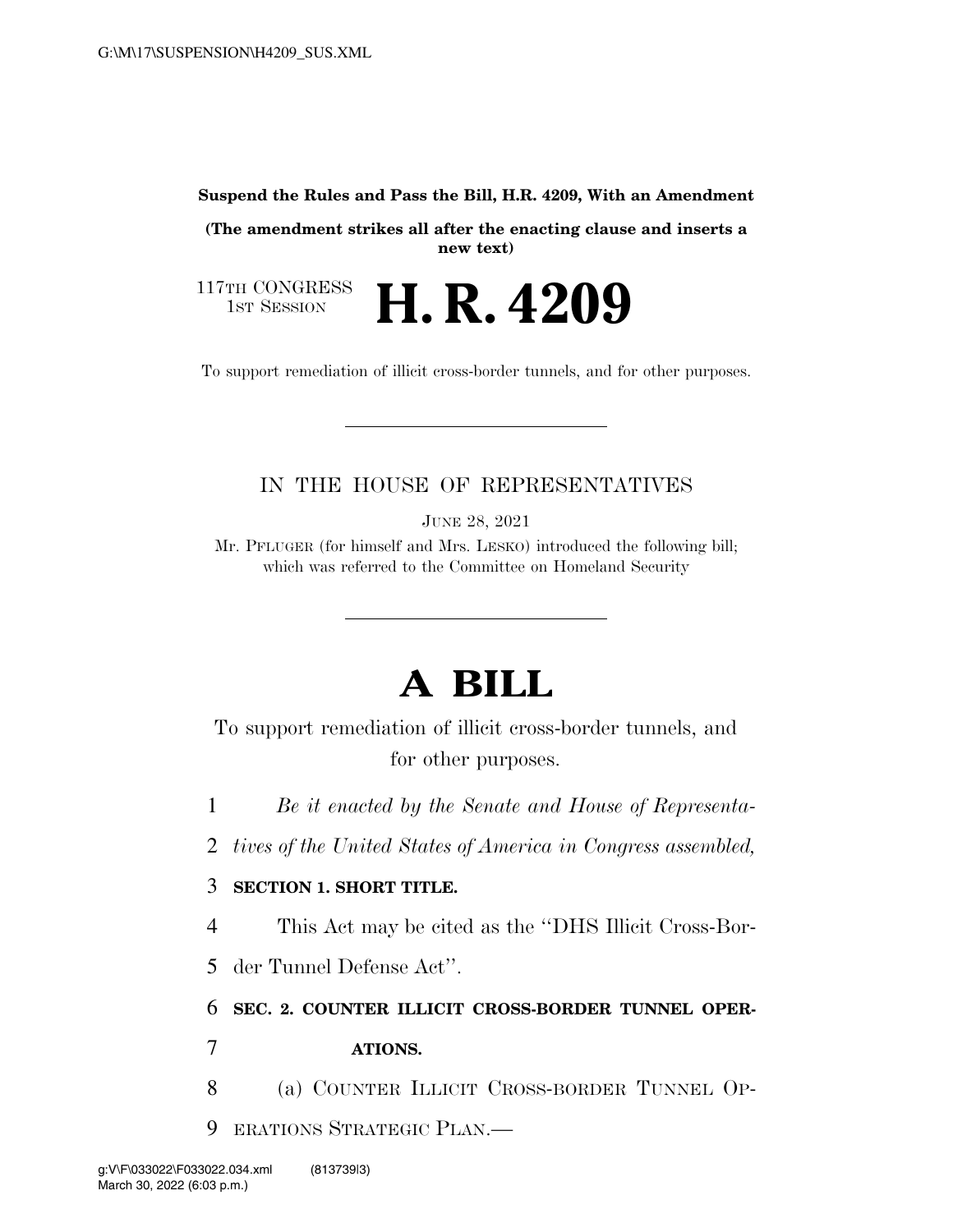| $\mathbf{1}$   | $(1)$ IN GENERAL.—Not later than 180 days               |
|----------------|---------------------------------------------------------|
| $\overline{2}$ | after the date of the enactment of this Act, the        |
| 3              | Commissioner of U.S. Customs and Border Protec-         |
| $\overline{4}$ | tion, in coordination with the Under Secretary for      |
| 5              | Science and Technology, and, as appropriate, other      |
| 6              | officials of the Department of Homeland Security,       |
| 7              | shall develop a counter illicit cross-border tunnel op- |
| 8              | erations strategic plan (in this section referred to as |
| 9              | the "strategic plan") to address the following:         |
| 10             | Risk-based criteria to be used to<br>(A)                |
| 11             | prioritize the identification, breach, assessment,      |
| 12             | and remediation of illicit cross-border tunnels.        |
| 13             | (B) Promote the use of innovative tech-                 |
| 14             | nologies to identify, breach, assess, and reme-         |
| 15             | diate illicit cross-border tunnels in a manner          |
| 16             | that, among other considerations, reduces the           |
| 17             | impact of such activities on surrounding com-           |
| 18             | munities.                                               |
| 19             | (C) Processes to share relevant illicit cross-          |
| 20             | border tunnel location, operations, and technical       |
| 21             | information.                                            |
| 22             | (D) Indicators of specific types of illicit             |
| 23             | cross-border tunnels found in each U.S. Border          |
| 24             | Patrol sector identified through operations to be       |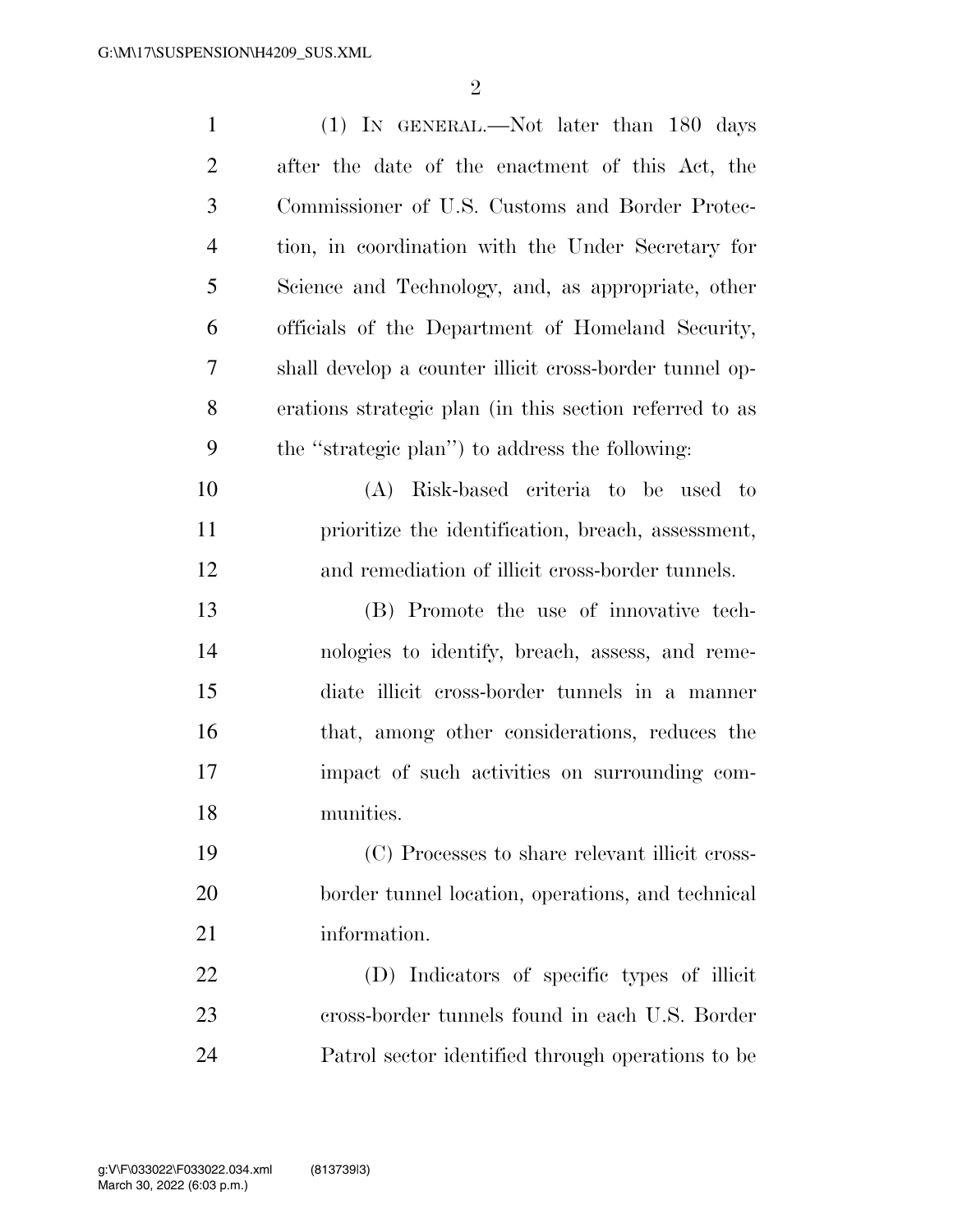| $\mathbf{1}$   | periodically disseminated to U.S. Border Patrol      |
|----------------|------------------------------------------------------|
| $\overline{2}$ | sector chiefs to educate field personnel.            |
| 3              | (E) A counter illicit cross-border tunnel            |
| $\overline{4}$ | operations resource needs assessment that in-        |
| 5              | cludes consideration of the following:               |
| 6              | (i) Technology needs.                                |
| $\tau$         | (ii) Staffing needs, including the fol-              |
| 8              | lowing:                                              |
| 9              | $(I)$ A position description for                     |
| 10             | counter illicit cross-border tunnel op-              |
| 11             | erations personnel.                                  |
| 12             | (II) Any specialized skills re-                      |
| 13             | quired of such personnel.                            |
| 14             | (III) The number of such full                        |
| 15             | time personnel, disaggregated by U.S.                |
| 16             | Border Patrol sector.                                |
| 17             | (2)<br>REPORT TO CONGRESS ON STRATEGIC               |
| 18             | PLAN.—Not later than one year after the develop-     |
| 19             | ment of the strategic plan, the Commissioner of U.S. |
| 20             | Customs and Border Protection shall submit to the    |
| 21             | Committee on Homeland Security of the House of       |
| 22             | Representatives and the Committee on Homeland        |
| 23             | Security and Governmental Affairs of the Senate a    |
| 24             | report on the implementation of the strategic plan.  |